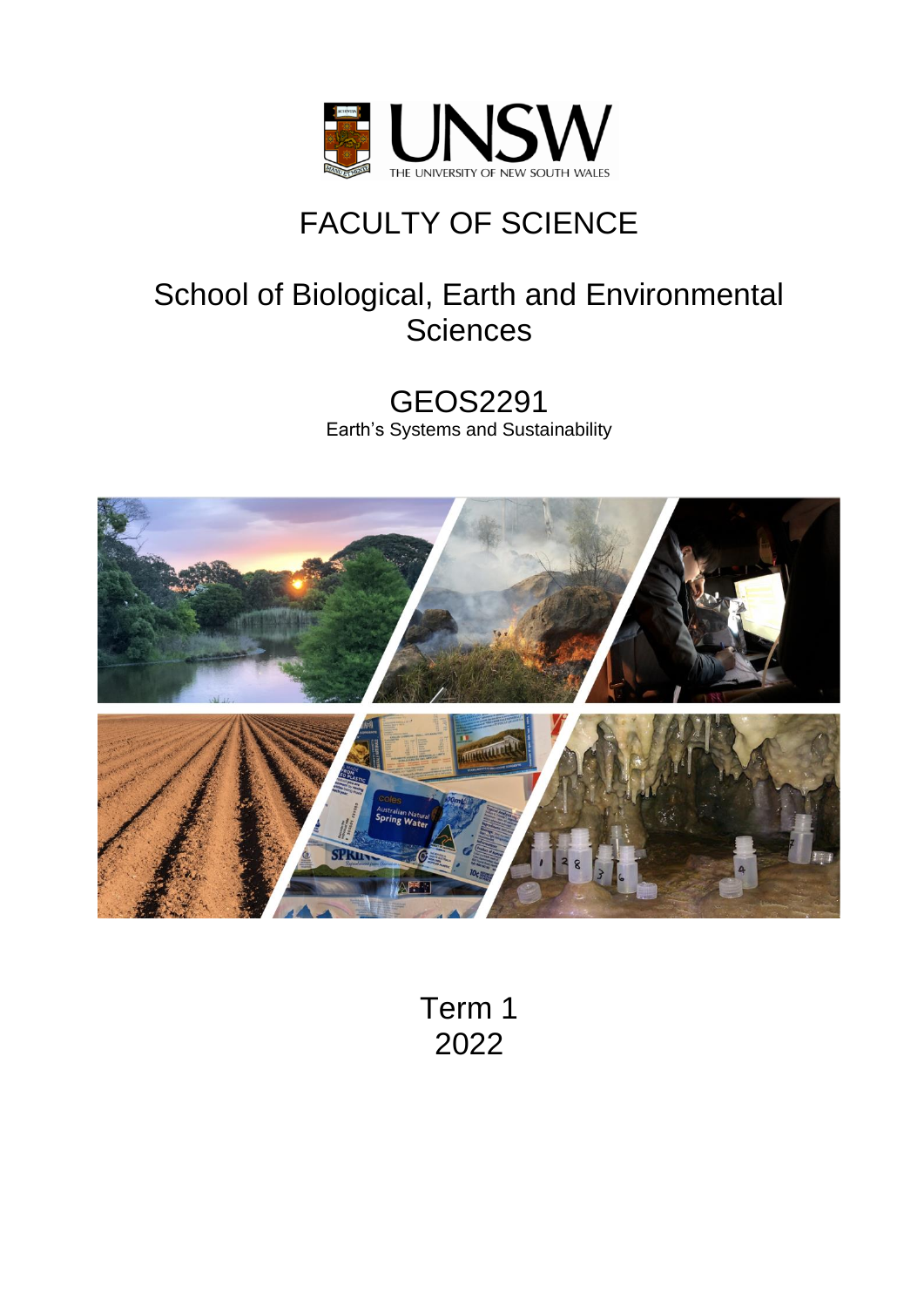## **Table of Contents**

| 1. Information About the Course                     | 3      |
|-----------------------------------------------------|--------|
| 2. Staff involved in the Course                     | 4      |
| 3. Course Details                                   | 4      |
| 4. Rationale and Strategies Underpinning the Course | 6      |
| 5. Course Timetable                                 | 6 & 12 |
| 6. Assessment Tasks and Feedback                    | 7 & 12 |
| 7. Additional Resources and Support                 | 8      |
| 8. Required Equipment, Training and Enabling Skills | 8      |
| 9. Course Evaluation and Development                | 9      |
| <b>10. Administrative Matters</b>                   | 10     |
| 11. UNSW Academic Honesty and Plagiarism            | 11     |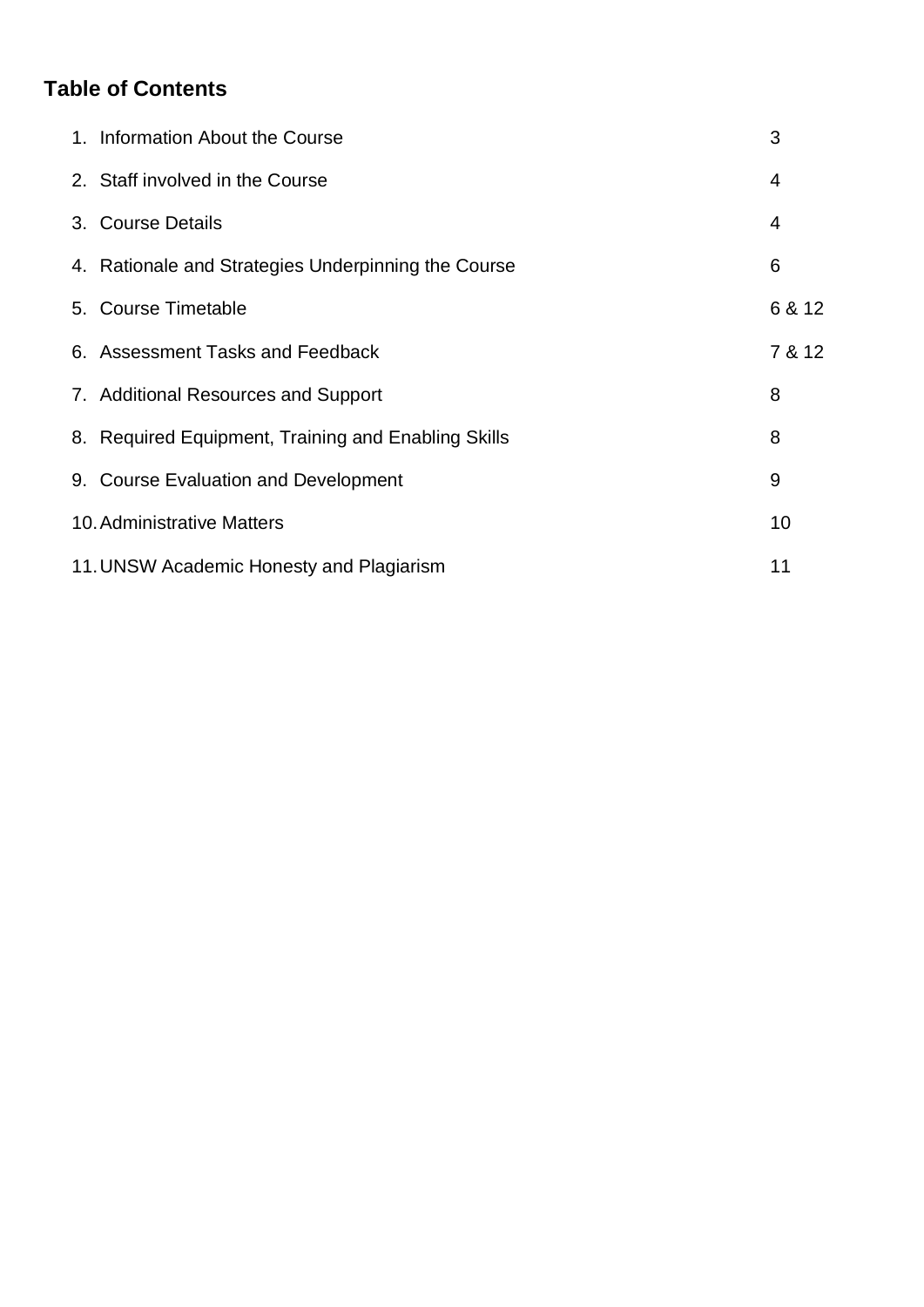## **Faculty of Science - Course Outline**

### **1. Information about the Course**

NB: Additional course information can be found in the UNSW Handbook: https://www.handbook.unsw.edu.au

| <b>Year of Delivery</b>                                                | 2022                                                                                                    |                                             |               |                 |
|------------------------------------------------------------------------|---------------------------------------------------------------------------------------------------------|---------------------------------------------|---------------|-----------------|
| <b>Course Code</b>                                                     | GEOS2291                                                                                                |                                             |               |                 |
| <b>Course Name</b>                                                     | Earth's Systems and Sustainability                                                                      |                                             |               |                 |
| <b>Academic Unit</b>                                                   |                                                                                                         | Biological, Earth and Environmental Science |               |                 |
| <b>Level of Course</b>                                                 | UG                                                                                                      |                                             |               |                 |
| <b>Units of Credit</b>                                                 | 6UOC                                                                                                    |                                             |               |                 |
| <b>Term(s) Offered</b>                                                 | T <sub>1</sub>                                                                                          |                                             |               |                 |
| <b>Assumed Knowledge,</b><br><b>Prerequisites or Co-</b><br>requisites | No set prerequisites.<br>BIOS1301, GEOS1211, GEOS1701 recommended but not required.<br>No co-requisites |                                             |               |                 |
| <b>Hours per Week</b>                                                  | Up to 7 hours per week                                                                                  |                                             |               |                 |
| <b>Number of Weeks</b>                                                 | Weeks 1 to 5 and 7 to 10                                                                                |                                             |               |                 |
| <b>Commencement Date</b>                                               | T1 Week 1, Monday                                                                                       |                                             |               |                 |
| Summary of Course Structure (for details see 'Course Schedule')        |                                                                                                         |                                             |               |                 |
| <b>Component</b>                                                       | <b>HPW</b>                                                                                              | <b>Time</b>                                 | <b>Day</b>    | <b>Location</b> |
| <b>Lectures</b>                                                        |                                                                                                         |                                             |               |                 |
| Pre-recorded                                                           | 3                                                                                                       | See Timetable                               | See Timetable | See Timetable   |
| <b>Laboratories/Tutorials</b>                                          |                                                                                                         |                                             |               |                 |
| Face-to-face and<br>simultaneous online<br>All labs will be recorded   | See Timetable<br>See Timetable<br>See Timetable<br>4                                                    |                                             |               |                 |
| Field Trip (no travel costs)                                           |                                                                                                         |                                             |               |                 |
| Air sampling around UNSW<br>campus or near your home                   |                                                                                                         | See Timetable                               | See Timetable |                 |
| Online alternative available                                           |                                                                                                         |                                             |               |                 |
| One tutorial timeslot                                                  |                                                                                                         |                                             |               |                 |
| <b>TOTAL</b>                                                           | $\overline{7}$                                                                                          |                                             |               |                 |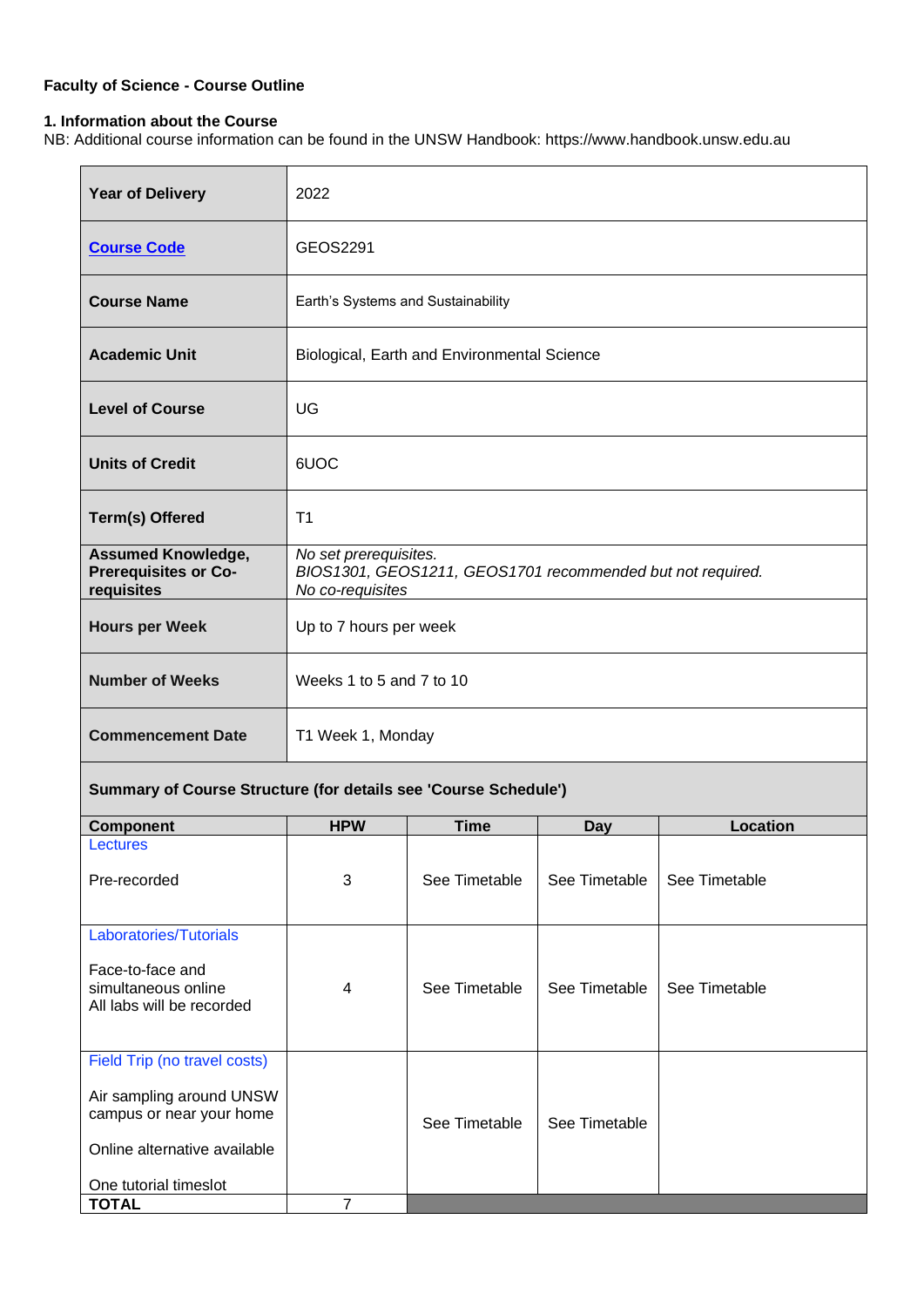## **Special Details**

#### **2. Staff Involved in the Course**

| <b>Staff</b>                               | <b>Role</b> | <b>Name</b>         | <b>Contact Details</b>  | <b>Consultation</b><br><b>Times</b> |
|--------------------------------------------|-------------|---------------------|-------------------------|-------------------------------------|
| <b>Course Convenor</b>                     |             | A/Prof. Bryce Kelly | bryce.kelly@unsw.edu.au | Arrange via email                   |
| <b>Additional</b><br><b>Teaching Staff</b> | Lecturer    | Prof. Andy Baker    | a.baker@unsw.edu.au     | Arrange via email                   |
|                                            | Lecturer    | Dr. Heather Haines  | h.haines@unsw.edu.au    | Arrange via email                   |

## **3. Course Details**

| <b>Course Description1</b><br>(Handbook Entry)   | Earth's Systems and Sustainability (GEOS2291) provides students with core background<br>knowledge on how the atmosphere, hydrosphere, biosphere and geosphere (Earth's Systems) are<br>interconnected. During this course, you will learn how to measure the chemistry of air and water,<br>and quantify how the fluid chemistry changes as they flow through the landscape. These skills are<br>needed to improve our knowledge about the interconnections between Earth's systems, and to<br>quantify the impact of human developments. To support the energy, food and material needs of<br>modern societies humans have had an impact on almost all ecosystems on Earth. We have altered<br>the flow of rivers, cleared vast areas of land for agriculture, mined coal, extracted oil and gas, and<br>mined many minerals to build our cities and support our lifestyles. Humans have extensively<br>altered the chemistry of the atmosphere. This course teaches you how to measure the impacts of<br>current and proposed human activities and how to collect the data required to sustainably<br>manage our Earth. |  |  |
|--------------------------------------------------|---------------------------------------------------------------------------------------------------------------------------------------------------------------------------------------------------------------------------------------------------------------------------------------------------------------------------------------------------------------------------------------------------------------------------------------------------------------------------------------------------------------------------------------------------------------------------------------------------------------------------------------------------------------------------------------------------------------------------------------------------------------------------------------------------------------------------------------------------------------------------------------------------------------------------------------------------------------------------------------------------------------------------------------------------------------------------------------------------------------------------|--|--|
| <b>Course Aims<sup>2</sup></b>                   | GEOS2291 provides you with a broad background to the interconnections between the<br>hydrological cycle, biogeochemical cycles, and ecosystem response. You will gain an<br>understanding of the influence of human activities on air and water quality and quantity. You will<br>be taught how to analyse data that relate to air and water and how to interpret the patterns and<br>trends hidden within the data. From case studies, tutorial problems and field trip observations,<br>you will gain an appreciation of why management decisions that relate to air and water cannot<br>be made in isolation and that decisions need to be based on scientific analysis of data.                                                                                                                                                                                                                                                                                                                                                                                                                                       |  |  |
| <b>Student Learning</b><br>Outcomes <sup>3</sup> | The course develops your skills in the following areas:<br>Understanding Earth Systems (atmosphere, hydrosphere, biosphere and geosphere)<br>1.<br>Measuring water chemistry, flow paths and fluxes<br>2.<br>Measuring air chemistry, flow paths and fluxes<br>3.<br>Mapping greenhouse gases' sources and sinks (carbon dioxide, methane and nitrous<br>4.<br>oxide)<br>Analysing spatial and temporal data for environmental impact assessments<br>5.<br>Quantifying human impacts on urban environments and natural ecosystems<br>6.<br>Understanding carbon accounting and carbon offsetting<br>7.<br>Communicating sciences; writing science journal articles and producing science<br>8.<br>communication videos.                                                                                                                                                                                                                                                                                                                                                                                                   |  |  |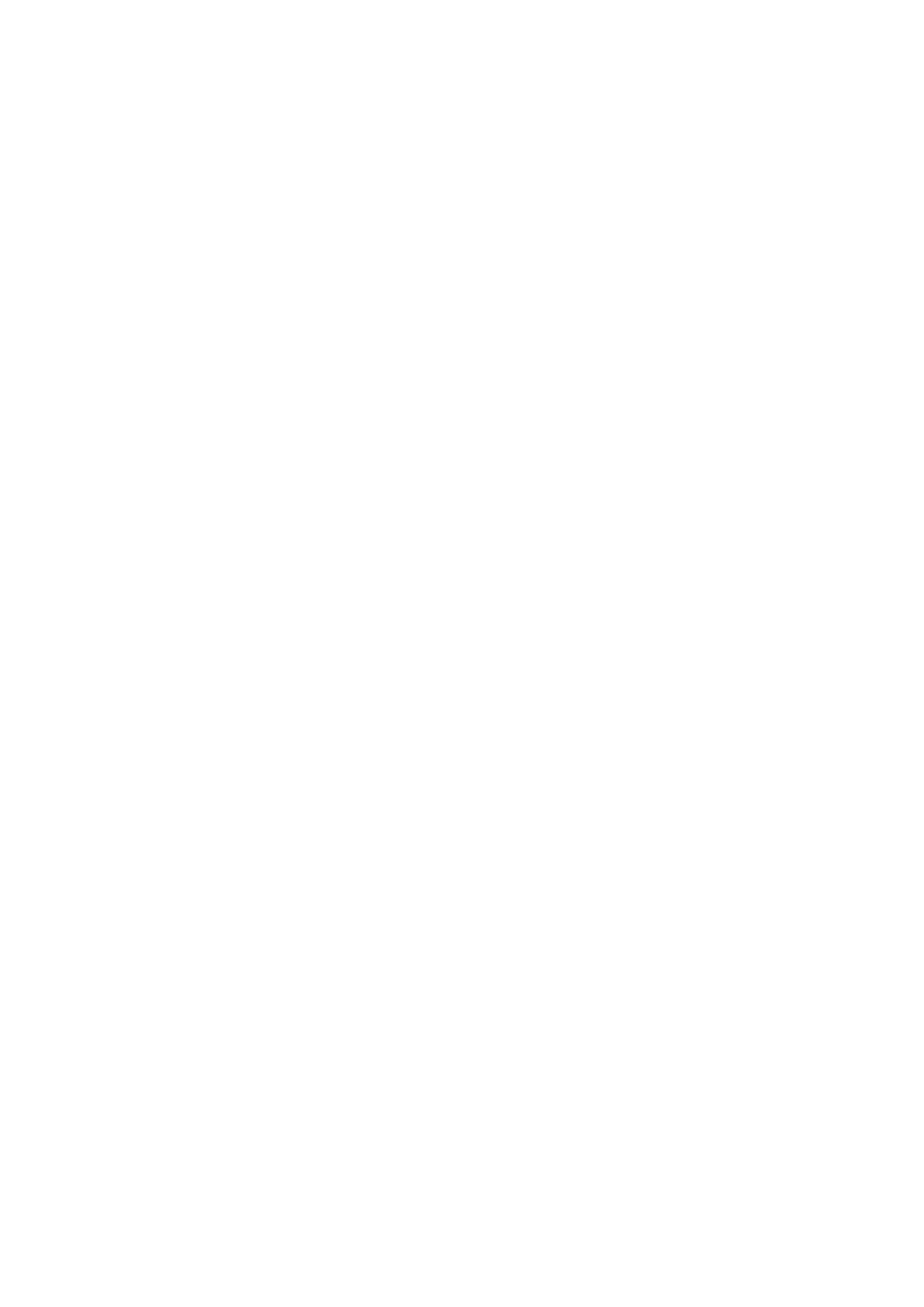| Graduate Attributes Developed in this Course <sup>4</sup>              |                                                                                                                |                                                                                                                                                                                                                                                                         |  |  |
|------------------------------------------------------------------------|----------------------------------------------------------------------------------------------------------------|-------------------------------------------------------------------------------------------------------------------------------------------------------------------------------------------------------------------------------------------------------------------------|--|--|
| <b>Graduate Attribute</b>                                              | <b>Select the</b><br>level of<br><b>FOCUS</b><br>$0 = NO$ FOCUS<br>$1 = MINIMAL$<br>$2 = MINOR$<br>$3 = MAJOR$ | <b>Activities / Assessment</b>                                                                                                                                                                                                                                          |  |  |
| Research, inquiry and<br>analytical thinking<br>abilities              | 3                                                                                                              | Air sampling and analyses<br>$\bullet$<br>Interpreting water chemistry data<br>$\bullet$<br>Analysing data, and modelling the movement of water and air<br>$\bullet$<br>Producing a science communication video<br>$\bullet$<br>Writing a scientific paper<br>$\bullet$ |  |  |
| <b>Capability and</b><br>motivation for<br>intellectual<br>development | 3                                                                                                              | <b>Lectures and Tutorials</b>                                                                                                                                                                                                                                           |  |  |
| <b>Ethical, social and</b><br>professional<br>understanding            | 3                                                                                                              | <b>Lectures and Tutorials</b>                                                                                                                                                                                                                                           |  |  |
| <b>Communication</b>                                                   | $\mathbf{2}$                                                                                                   | Group MS Team meetings to discuss pooled data sets<br>$\bullet$<br>Making a science communication video                                                                                                                                                                 |  |  |
| Teamwork,<br>collaborative and<br>management skills                    | $\mathbf 2$                                                                                                    | Group MS Team Meetings and Assignments<br>$\bullet$<br>For assignment 2 you will analyse the air chemistry data set<br>$\bullet$<br>collected by all students in the course.                                                                                            |  |  |
| <b>Information literacy</b>                                            | 3                                                                                                              | • Lectures, Tutorials and Assignments                                                                                                                                                                                                                                   |  |  |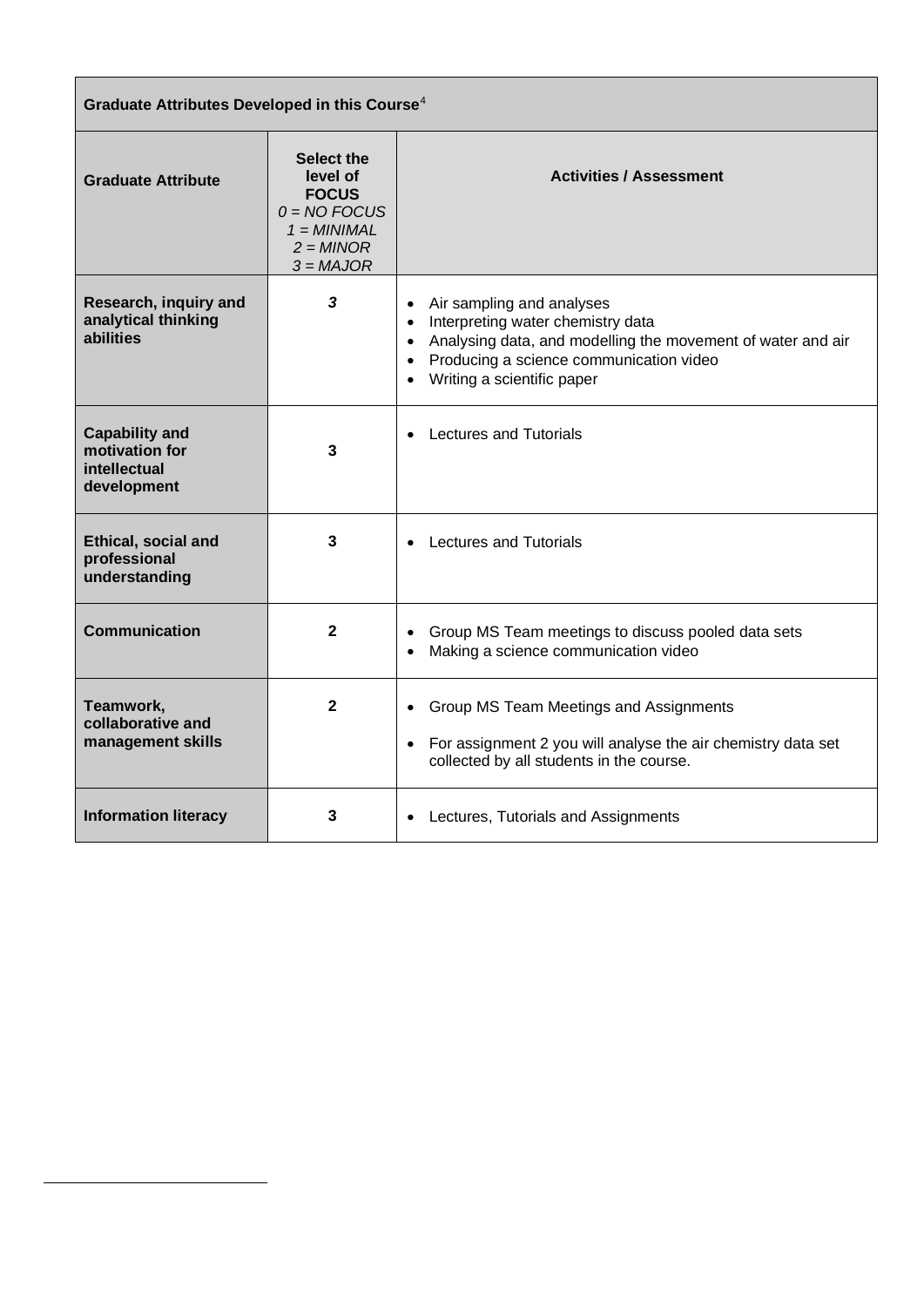## **4. Rationale and Strategies Underpinning the Course**

| <b>Teaching Strategies</b>                             | Interactive lectures – engaging discussion forums that place the learning goals and presented<br>information in the context of scientific analysis, societal goals and environmental management.<br>Observations and measurements, report writing.<br>Computer laboratories - problem-based learning (a toolbox of methods for data analysis).                                                                                                                                                                                                                                                                                                                                                                                                                                                                                                                                                                                                                                                                                               |  |  |
|--------------------------------------------------------|----------------------------------------------------------------------------------------------------------------------------------------------------------------------------------------------------------------------------------------------------------------------------------------------------------------------------------------------------------------------------------------------------------------------------------------------------------------------------------------------------------------------------------------------------------------------------------------------------------------------------------------------------------------------------------------------------------------------------------------------------------------------------------------------------------------------------------------------------------------------------------------------------------------------------------------------------------------------------------------------------------------------------------------------|--|--|
| Rationale for learning and<br>teaching in this course. | Environmental careers are often multidisciplinary and require knowledge from many fields of<br>study including atmospheric science, geology, hydrogeology, chemistry, biology, microbiology,<br>and ecology. Professionals need a comprehensive knowledge of natural environmental<br>processes and the impacts humans have on Earth's systems. Environmental consultants' and<br>scientists' careers focus on measuring environmental conditions and processes, quantifying the<br>impact of human activities and developing solutions to enable sustainable societies and<br>ecosystems.<br>This course will prepare you for careers in:<br><b>Environmental Consulting</b><br>Land and Water Management<br>$\bullet$<br>Agriculture<br><b>Contaminated Land Remediation</b><br>Greenhouse Gas Monitoring<br>Carbon Accounting and Carbon Offsetting<br><b>Environmental Research</b><br>GEOS2291 graduates work for consulting companies, State and Federal Government<br>departments, and in research careers in universities worldwide. |  |  |

#### **5. Course Timetable**

*Some of this information is available on the [Virtual](https://www.handbook.unsw.edu.au/) Handbook and the [UNSW Timetable.](http://www.timetable.unsw.edu.au/)*  UNSW Virtual Handbook: [https://ww.handbook.unsw.edu.au](https://www.handbook.unsw.edu.au/) UNSW Timetable:<http://www.timetable.unsw.edu.au/> Refer to the timetable spreadsheet at the end of this outline.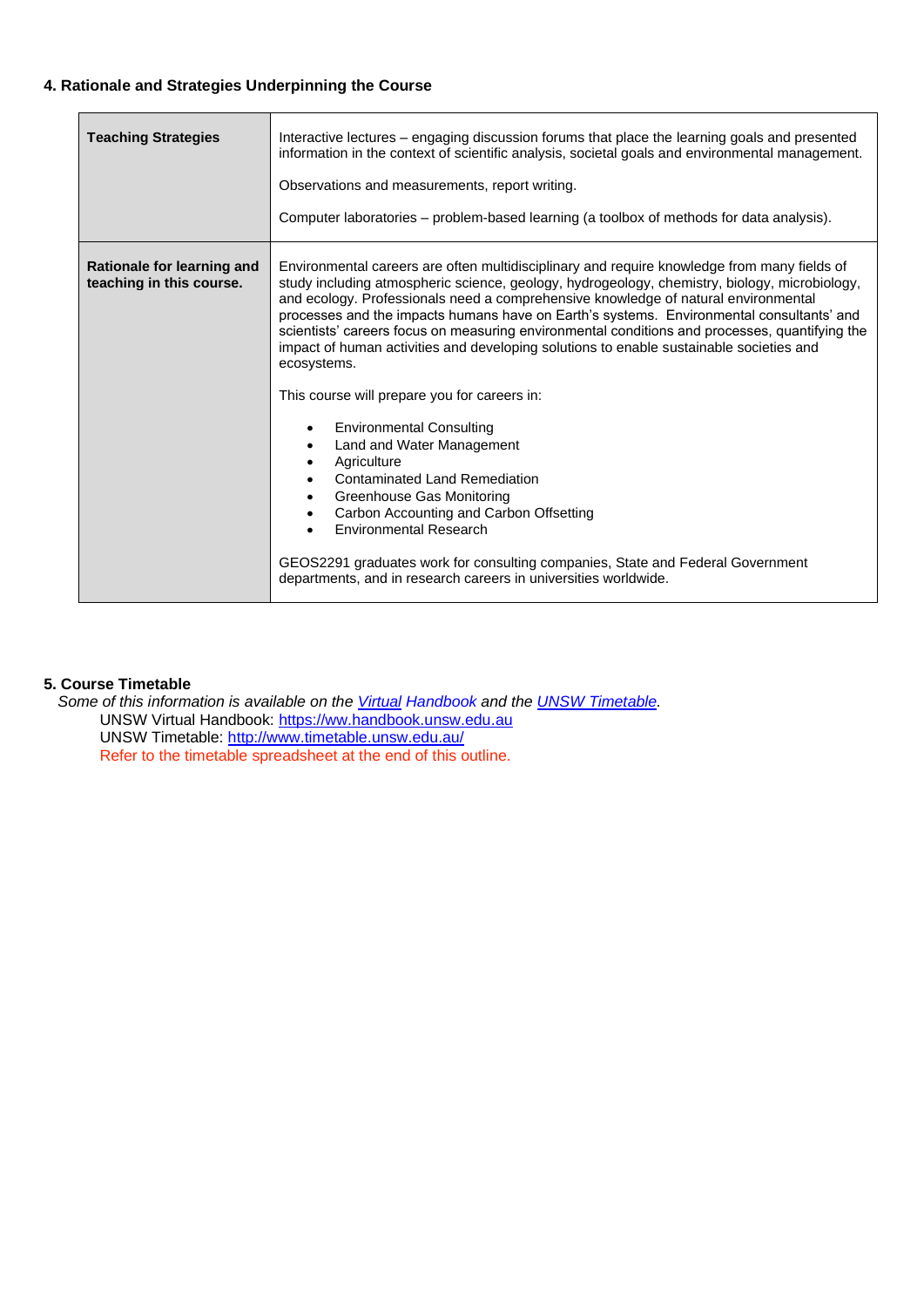#### **6. Assessment Tasks and Feedback**

#### Assignment 1 - worth 20% - Due Friday Week 2, 5pm – A/Prof. Bryce Kelly

#### **Topic:** Science Communication Video

**Description:** You are to prepare a short video (3 minutes) on a topic related to biogeochemical cycling, carbon accounting and offsetting, or sustainability.

**Grading:** You will be graded considering:

- background and introduction of the topic
- scientific data presented to support the discussion
- visuals used to help convey insights about the physical and chemical processes discussed
- the scientific rigor of the physical and chemical processes discussed
- continuity of the storyline throughout the video
- transcript and supporting information

#### **Student Learning Outcomes:** 1, 3, 5, 6, 7, 8

**Feedback:** Written feedback will be provided within two weeks (provided all students have submitted in a timely manner).

#### Assignment 2 - worth 40% - Due Friday Week 5, 5pm – A/Prof. Bryce Kelly

**Topic:** Analysing the isotopic composition of methane in air samples, modelling the movement of air with HYSPLIT, and carbon accounting.

**Description:** You will either:

- **1)** Analyse the air samples collected in the Surat Basin, Queensland, Australia coal seam gas fields and agricultural districts.
- **2)** Analyse air samples collected around UNSW campus.

You will analyse the chemistry of the air sample and model the backwards trajectory of the air-parcel at your point of sampling using HYSPLIT. You will then summarise the results as a short scientific paper in the form submitted to Atmospheric Chemistry and Physics (https://www.atmospheric-chemistry-and-physics.net).

**Grading:** You will be graded considering:

- quality of data analysis (appropriate method, handling of units and errors)
- adherence to the scientific method: background, aims, method, results, discussion, and conclusion
- adherence to the style guide for the journal
- your interpretation of spatial and temporal variability or the air chemistry data
- your discussion and conclusion links to State, Australian Government and United Nation policies and targets

#### **Student Learning Outcomes:** 1, 3, 5, 6, 7, 8

**Feedback:** Written feedback will be provided within two weeks (provided all students have submitted in a timely manner).

#### Assignment 3 - worth 10% - Due Friday Week 8, 5pm – Prof. Andy Baker

**Topic:** Global water bottle label major ion chemistry and source rocks

**Description:** Tests understanding of the water chemistry lecture content. Students develop and apply database, graphics and data analysis skills. Your spreadsheet is submitted for assessment.

**Grading:** Marks are awarded for graph details, correct use of units, interpretation of data

#### **Student Learning Outcomes:** 1, 2, 5, 6, 8

**Feedback:** Written feedback will be provided within two weeks (provided all students have submitted in a timely manner).

#### Assignment 4 - worth 30% - Due Friday Week 10, 5pm – Prof. Andy Baker

**Topic:** Modelling groundwater recharge

**Description:** Tests understanding the groundwater recharge lecture content. Building on Assessment 1, students develop and apply spreadsheet and data analysis skills, including the use of equations and solver functions. A data analysis report is submitted for assessment.

**Grading:** Marks are awarded for correct use of units, correct use of model, results (including visualisation), interpretation, and conclusions.

#### **Student Learning Outcomes:** 1, 2, 5, 6, 8

**Feedback:** Written feedback will be provided within two weeks (provided all students have submitted in a timely manner).

#### **Late Assignment Penalty**

UNSW has a standard late submission penalty of:

- 5% per day
- for all assessments where a penalty applies
- capped at five days (120 hours), after which a student cannot submit an assessment, and
- no permitted variation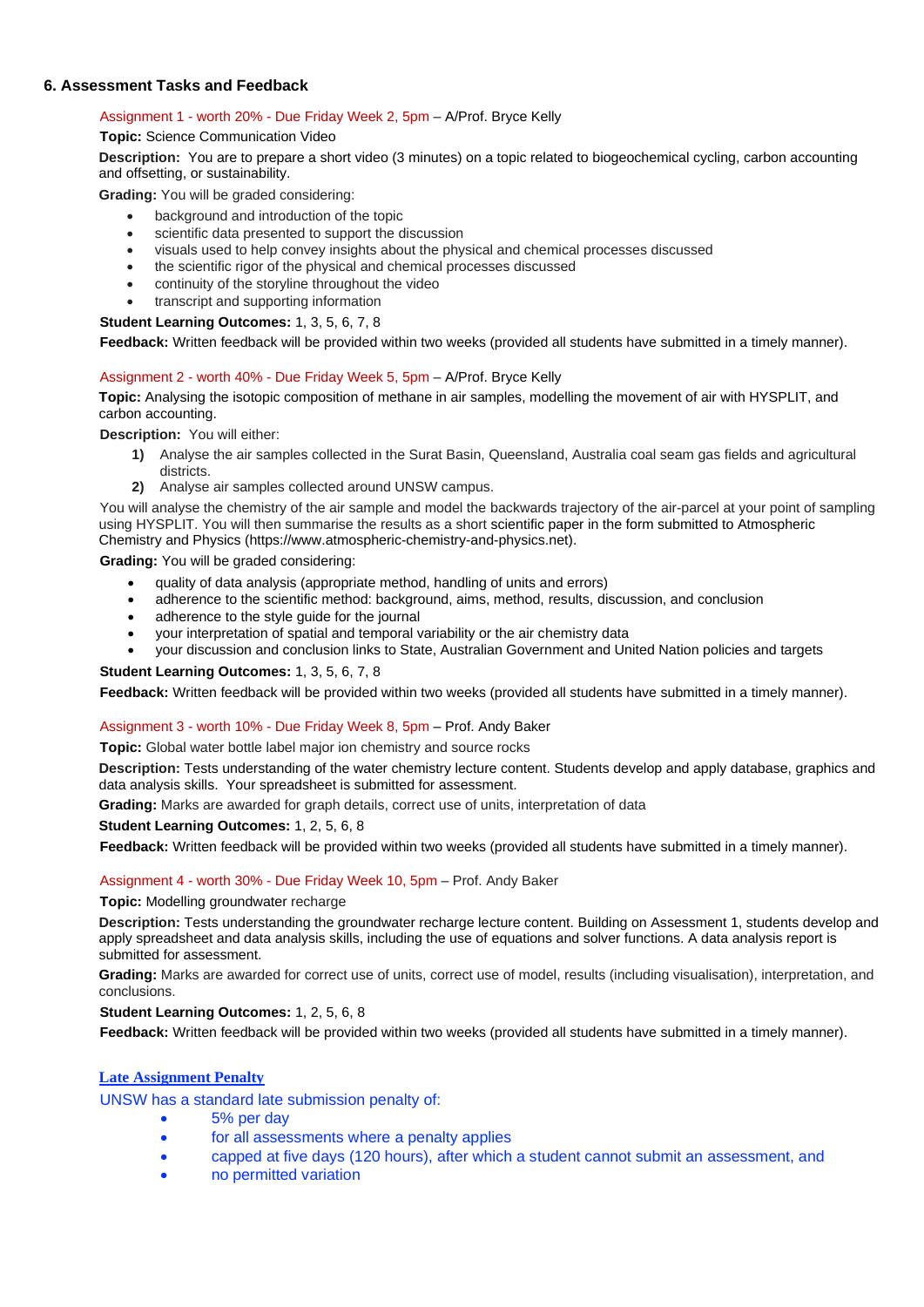## **7. Additional Resources and Support**

| The reading material at the links below provide useful background knowledge, and provide context<br>• Cohen, A. and Ray, I. 2018. The global risks of increasing reliance on bottled water. Nature<br>• Al Atawneh, D. et al 2021. Climate change and its impact on the projected values of groundwater<br>Bladon, K.D. et al 2014. Wildfire and the Future of Water Supply. Environmental Science and<br>• Groundwater https://iah.org/wp-content/uploads/2017/04/IAH-Groundwater-SDG-6-Mar-2017.pdf |
|-------------------------------------------------------------------------------------------------------------------------------------------------------------------------------------------------------------------------------------------------------------------------------------------------------------------------------------------------------------------------------------------------------------------------------------------------------------------------------------------------------|
| • Air Quality https://www.euro.who.int/ data/assets/pdf file/0012/385959/fs-sdq-3-9-air-enq.pdf                                                                                                                                                                                                                                                                                                                                                                                                       |
|                                                                                                                                                                                                                                                                                                                                                                                                                                                                                                       |
| Web links to required reading will be provided at the end of each set of lecture slides.                                                                                                                                                                                                                                                                                                                                                                                                              |
|                                                                                                                                                                                                                                                                                                                                                                                                                                                                                                       |
|                                                                                                                                                                                                                                                                                                                                                                                                                                                                                                       |
|                                                                                                                                                                                                                                                                                                                                                                                                                                                                                                       |
| Computer Laboratory will be run online in MS Teams. Much of the data analysis will be<br>https://support.microsoft.com/en-us/office/excel-video-training-9bc05390-e94c-46af-                                                                                                                                                                                                                                                                                                                          |
|                                                                                                                                                                                                                                                                                                                                                                                                                                                                                                       |

## **8. Required Equipment, Training and Enabling Skills**

| <b>Equipment Required</b>                                                     | If on-campus access is allowed                                                                                                                                                                                    |
|-------------------------------------------------------------------------------|-------------------------------------------------------------------------------------------------------------------------------------------------------------------------------------------------------------------|
|                                                                               | Local students are to collect their air sampling kits in week 1 (UNSW Kensington Campus).<br>International and distance mode students will be provided with a data set collected by<br>UNSW staff.                |
|                                                                               | Please select a safe location to do the air sampling near your home. Sample well away from<br>any buildings and trees. Check that all is clear overhead before collecting your air samples.                       |
|                                                                               | If COVID restrictions do not allow on-campus access<br>An alternative exercise for assignment 2 has been designed to accommodate COVID<br>restrictions. There are no changes required for assignments 1,3, and 4. |
| <b>Enabling Skills Training</b><br><b>Required to Complete this</b><br>Course | Any first-year science course. A background in chemistry, physics, biology or the<br>environmental sciences is helpful.                                                                                           |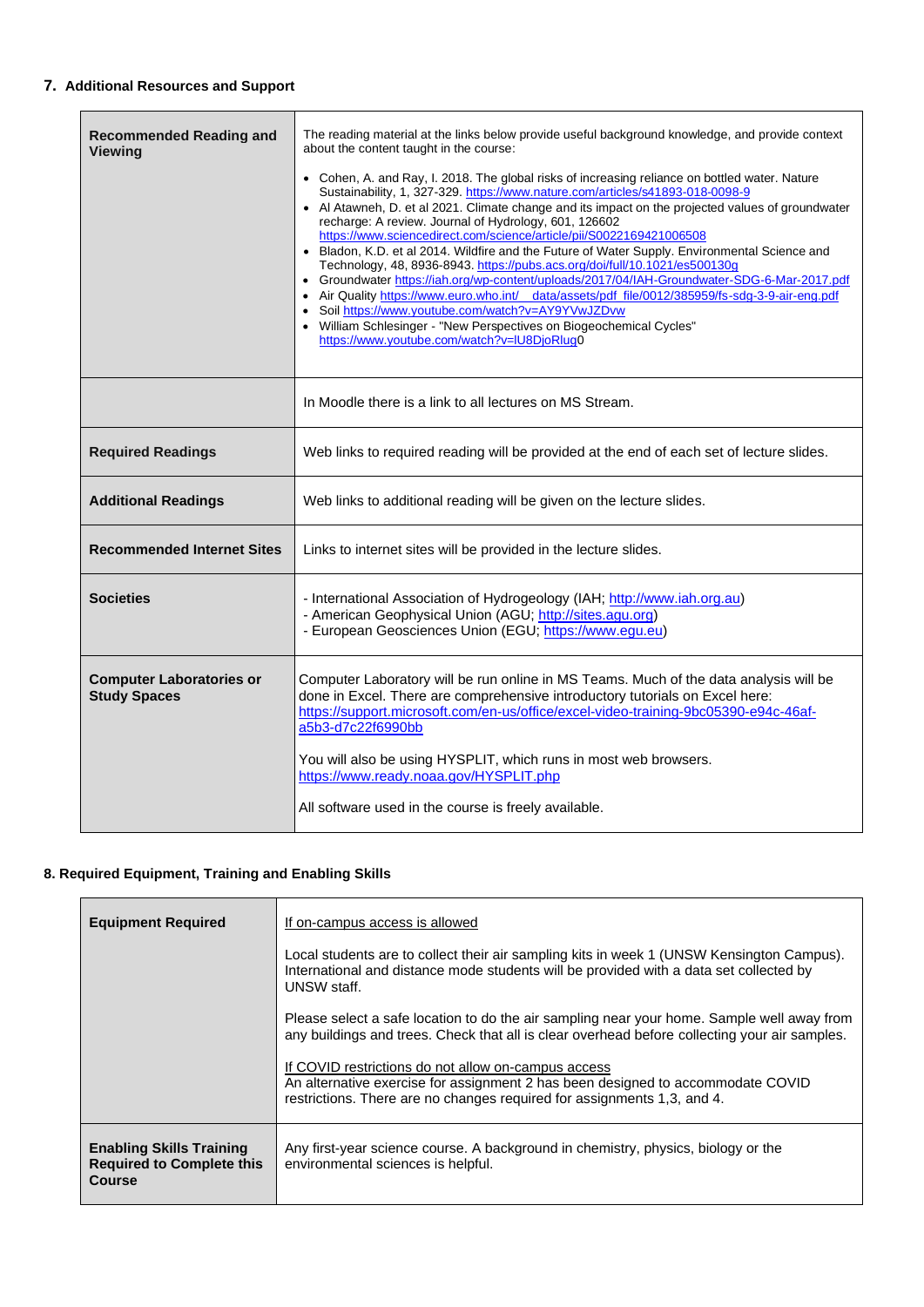#### **9. Course Evaluation and Development**

Student feedback is gathered periodically by various means. Such feedback is considered carefully with a view to acting on it constructively wherever possible. This course outline conveys how feedback has helped to shape and develop this course.

| <b>Mechanisms</b><br>of Review       | Last<br><b>Review</b><br>Date | <b>Comments or Changes Resulting from Reviews</b>                                                                                                                                                                                                                                                                                                                                                                                                                                                                                                                                                                                                                                                                                                                                                                                                                                                                                                                                                                                                                                                                                                                                                                                                                                                                                                                                                                                                                                                                                                                                                                                                   |  |  |  |
|--------------------------------------|-------------------------------|-----------------------------------------------------------------------------------------------------------------------------------------------------------------------------------------------------------------------------------------------------------------------------------------------------------------------------------------------------------------------------------------------------------------------------------------------------------------------------------------------------------------------------------------------------------------------------------------------------------------------------------------------------------------------------------------------------------------------------------------------------------------------------------------------------------------------------------------------------------------------------------------------------------------------------------------------------------------------------------------------------------------------------------------------------------------------------------------------------------------------------------------------------------------------------------------------------------------------------------------------------------------------------------------------------------------------------------------------------------------------------------------------------------------------------------------------------------------------------------------------------------------------------------------------------------------------------------------------------------------------------------------------------|--|--|--|
| <b>Major Course</b><br><b>Review</b> | 2020                          | This course was adapted in 2020 for online teaching. We have moved the course online to overcome many<br>of the challenges being experienced by all during the COVID period. The core content is the same as the<br>face-to-face experience. We have adapted the assessments to align with the course goals and skills<br>required for a career in environmental science and writing environmental impact statements. We have<br>added content on carbon accounting and carbon offsetting, a topic of growing concern and career<br>opportunities. We have extended the content on Earth's Systems incorporating the latest research insights,<br>equipment advancements and policies developments.                                                                                                                                                                                                                                                                                                                                                                                                                                                                                                                                                                                                                                                                                                                                                                                                                                                                                                                                                 |  |  |  |
| myExperience                         | 2021                          | Mean across all responses<br>Course 5.45<br>Overall School 5.16<br>Overall Faculty 5.01<br>University 5.06<br>1.00<br>2.00<br>3.00<br>4.00<br>5.00<br>0.00<br>6.00                                                                                                                                                                                                                                                                                                                                                                                                                                                                                                                                                                                                                                                                                                                                                                                                                                                                                                                                                                                                                                                                                                                                                                                                                                                                                                                                                                                                                                                                                  |  |  |  |
| <b>Student</b><br><b>Comments</b>    | 2021                          | Student Comments - What were the best things about this course?<br>2021<br>"I really liked the authenticity of the assignments, given that we were provided real data from Wellington<br>Cave and Surat Basin to analyse. The feedback provided for each assignment component was also very<br>specific and helpful. The laboratory sessions were designed to scaffold our learning and fulfilment of the<br>assignment requirements, with the lecturers available to answer our queries, which really facilitated the<br>learning process. The lecturers were all kind and approachable, and very knowledgeable in their field of<br>expertise.<br>"I love how this module was centered around the real-life analysis and how things are done in the industries<br>now. Very topical and current."<br>2020<br>"Overall, I really enjoyed taking GEOS2291. I thought that the course covered a wide range of interesting<br>topics, exploring them in the right amount of detail for the majority and then providing extensive on material<br>for those who would like to dive in deeper which I believe is great way of teaching the content."<br>"Physically taking air samples, ability to ask questions during an open lab time, working at own rates, variety<br>of lecturers, lectures broken into smaller parts"<br><b>Student Concerns 2021</b><br>"Online delivery was great, but students like me would really benefit from doing this in person"<br>"Maybe a group task to let people in the course actually engage with each other"<br>How we adapted<br>In 2022 we will hold face-to-face labs and do on-campus air sampling in teams. |  |  |  |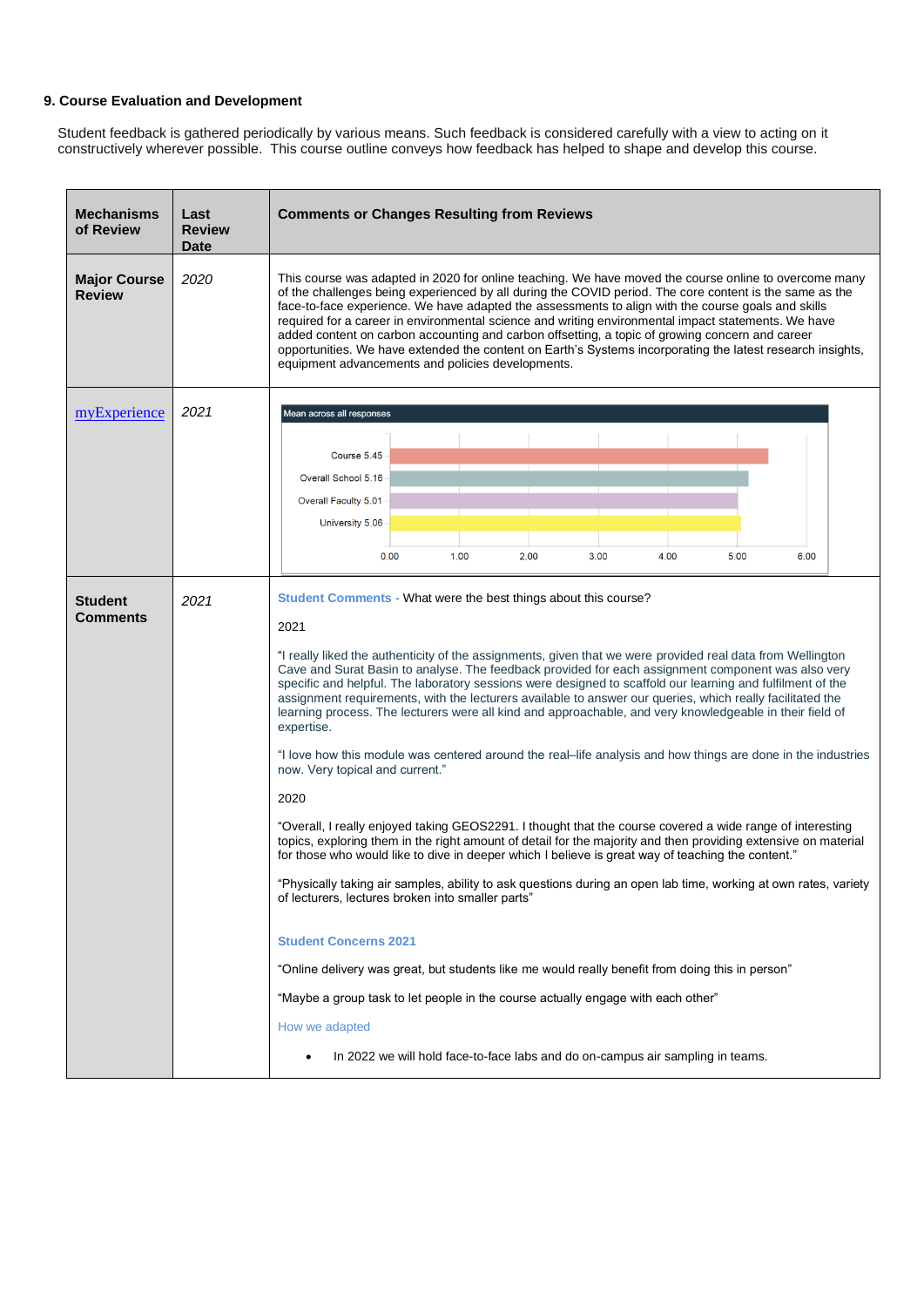## **10. Administrative Matters**

| <b>Expectations of Students</b>                              | Attendance at 80% of lectures and laboratories is expected.<br>Both Moodle and MS Teams keep a log of student access.                                                                                                                                                                                                                                                                                                                                                                                                                                                                                                                                                                                                                                                                                                                                                                                                                                                                                                                                                                                                                                                                                                                                                                                   |                                                                                                                                 |  |  |
|--------------------------------------------------------------|---------------------------------------------------------------------------------------------------------------------------------------------------------------------------------------------------------------------------------------------------------------------------------------------------------------------------------------------------------------------------------------------------------------------------------------------------------------------------------------------------------------------------------------------------------------------------------------------------------------------------------------------------------------------------------------------------------------------------------------------------------------------------------------------------------------------------------------------------------------------------------------------------------------------------------------------------------------------------------------------------------------------------------------------------------------------------------------------------------------------------------------------------------------------------------------------------------------------------------------------------------------------------------------------------------|---------------------------------------------------------------------------------------------------------------------------------|--|--|
| <b>Assignment Submissions</b>                                | Assignments will need to be submitted via Moodle, MS Teams or email as directed on the assignment<br>handout.                                                                                                                                                                                                                                                                                                                                                                                                                                                                                                                                                                                                                                                                                                                                                                                                                                                                                                                                                                                                                                                                                                                                                                                           |                                                                                                                                 |  |  |
| <b>Occupational Health and</b><br><b>Safety</b> <sup>5</sup> | The School of BEES recognises its obligations to provide a safe working environment for all persons<br>involved in School-related activities. To achieve this goal with regards to teaching and learning, the School<br>adopts the UNSW Occupational Health and Safety Policy (2001) and the UNSW OH&S Responsibility and<br>Accountability Document (2001). These documents stipulate that everyone attending a UNSW workplace<br>must ensure their actions do not adversely affect the health and safety of others. This outcome is achieved<br>through the establishment of a documented chain of responsibility and accountability for all persons in the<br>workplace, extending from the Head of School through to the students undertaking courses offered by the<br>School of BEES.                                                                                                                                                                                                                                                                                                                                                                                                                                                                                                             |                                                                                                                                 |  |  |
|                                                              | As part of this chain of responsibility and accountability, the Course Authority is responsible for ensuring all<br>activities associated with this course are safe. The Course Authority has undertaken detailed risk<br>assessments of all course activities and identified all associated potential hazards. These hazards have<br>been minimised and appropriate steps taken to ensure your health and safety. For each activity, clear<br>written instructions are given, and appropriate hazard warnings or risk minimisation procedures included<br>for your protection. It is the student's responsibility to prepare for all practical work. Students should be<br>familiar with the written procedures scheduled for the practical class and identify all personal protection<br>requirements needed to complete the exercise in a safe manner. Students must comply with all safety<br>instructions given by the Course Authority and/or Laboratory / Field Demonstrator, and<br>observe the Safety Information located outside or within teaching rooms. If you are unsure of any safe<br>operating procedures or written instruction regarding safety, you should seek further information from the<br>Course Authority and/or Laboratory / Field Demonstrator before attempting the task. |                                                                                                                                 |  |  |
|                                                              | NOTE: Students should discuss OHS matters in Labs and Field work as part of their research with<br>their supervisor. These activities do not fall under the OH&S requirements of BEES 4511/4521/9011                                                                                                                                                                                                                                                                                                                                                                                                                                                                                                                                                                                                                                                                                                                                                                                                                                                                                                                                                                                                                                                                                                    |                                                                                                                                 |  |  |
|                                                              | Failure to comply with safety instructions may, in the first instance, be considered as a form of academic<br>misconduct. If the outcome of a student's failure to comply with safety instructions results in personal<br>injury, or endangers the health and safety of others, then the matter may be dealt with by WorkCover as a<br>breach of the NSW OH&S Act (2000).                                                                                                                                                                                                                                                                                                                                                                                                                                                                                                                                                                                                                                                                                                                                                                                                                                                                                                                               |                                                                                                                                 |  |  |
|                                                              | For more information on OHS and Safety at UNSW visit the following site:<br>www.ohs.unsw.edu.au/<br>or the relevant pages on the BEES website at: https://www.bees.unsw.edu.au/health-and-safety                                                                                                                                                                                                                                                                                                                                                                                                                                                                                                                                                                                                                                                                                                                                                                                                                                                                                                                                                                                                                                                                                                        |                                                                                                                                 |  |  |
| <b>Assessment Procedures</b>                                 | <b>Please Read the UNSW Assessment Policy</b><br>https://my.unsw.edu.au/student/academiclife/assessment/AssessmentPolicyNew.html                                                                                                                                                                                                                                                                                                                                                                                                                                                                                                                                                                                                                                                                                                                                                                                                                                                                                                                                                                                                                                                                                                                                                                        |                                                                                                                                 |  |  |
| <b>Equity and Diversity</b>                                  | Those students who have a disability that requires some adjustment in their teaching or learning<br>environment are encouraged to discuss their study needs with the course Convenor prior to, or at the<br>commencement of, their course, or with the Equity Officer (Disability) in the Equity and Diversity Unit<br>(phone: 9385 4734) https://www.edi.unsw.edu.au                                                                                                                                                                                                                                                                                                                                                                                                                                                                                                                                                                                                                                                                                                                                                                                                                                                                                                                                   |                                                                                                                                 |  |  |
|                                                              | Issues to be discussed may include access to materials, signers or note-takers, the provision of services<br>and additional exam and assessment arrangements. Early notification is essential to enable any necessary<br>adjustments to be made. Information on designing courses and course outlines that take into account the<br>needs of students with disabilities can be found at:<br>https://www.hr <u>.unsw.edu.au/diversity/uploads/unsw-disability-inclusion-action-plan.pdf</u>                                                                                                                                                                                                                                                                                                                                                                                                                                                                                                                                                                                                                                                                                                                                                                                                              |                                                                                                                                 |  |  |
| <b>Grievance Policy</b>                                      | In all cases you should first try to resolve any issues with<br>the course convener. If this is unsatisfactory, you should<br>contact the Director of Teaching in BEES (A/Prof<br>Stephen Bonser s.bonser@unsw.edu.au) or the Head of<br>School, School of BEES (Prof Alistair Poore,<br>a.poore@unsw.edu.au). UNSW has formal policies<br>about the resolution of grievances that can be reviewed<br>in myUNSW A to Z Guide<br>(see https://student.unsw.edu.au/complaints).                                                                                                                                                                                                                                                                                                                                                                                                                                                                                                                                                                                                                                                                                                                                                                                                                           | <b>BEES Student Advisor</b><br>Faye Mo<br>Tel: +61 (2) 9385 2961<br>https://www.bees.unsw.edu.au/biosciences-<br>student-office |  |  |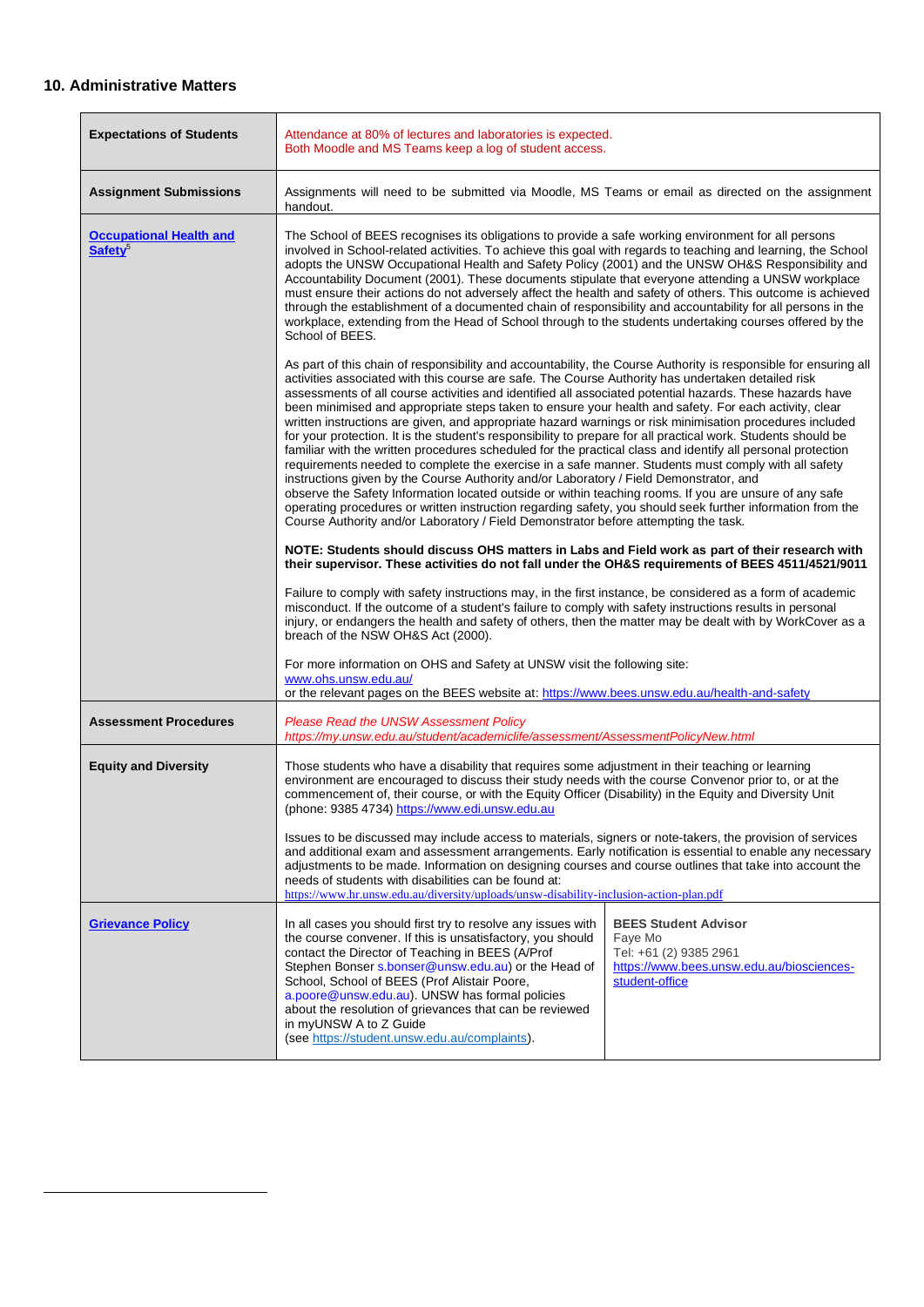## **What is Plagiarism?**

Plagiarism is the presentation of the thoughts or work of another as one's own.

- \*Examples include:
- direct duplication of the thoughts or work of another, including by copying material, ideas or concepts from a book, article, report or other written document (whether published or unpublished), composition, artwork, design, drawing, circuitry, computer program or software, web site, Internet, other electronic resource, or another person's assignment without appropriate acknowledgement;
- paraphrasing another person's work with very minor changes keeping the meaning, form and/or progression of ideas of the original;
- piecing together sections of the work of others into a new whole;
- presenting an assessment item as independent work when it has been produced in whole or part in collusion with other people, for example, another student or a tutor; and
- claiming credit for a proportion a work contributed to a group assessment item that is greater than that actually contributed.†

For the purposes of this policy, submitting an assessment item that has already been submitted for academic credit elsewhere may be considered plagiarism.

Knowingly permitting your work to be copied by another student may also be considered to be plagiarism.

Note that an assessment item produced in oral, not written, form, or involving live presentation, may similarly contain plagiarised material.

The inclusion of the thoughts or work of another with attribution appropriate to the academic discipline does *not*  amount to plagiarism.

The Learning Centre website is main repository for resources for staff and students on plagiarism and academic honesty. These resources can be located via:

<https://student.unsw.edu.au/plagiarism>

The Learning Centre also provides substantial educational written materials, workshops, and tutorials to aid students, for example, in:

- correct referencing practices;
- paraphrasing, summarising, essay writing, and time management;
- appropriate use of, and attribution for, a range of materials including text, images, formulae and concepts.

Individual assistance is available on request from The Learning Centre.

Students are also reminded that careful time management is an important part of study and one of the identified causes of plagiarism is poor time management. Students should allow sufficient time for research, drafting, and the proper referencing of sources in preparing all assessment items.

\* Based on that proposed to the University of Newcastle by the St James Ethics Centre. Used with kind permission from the University of Newcastle

† Adapted with kind permission from the University of Melbourne